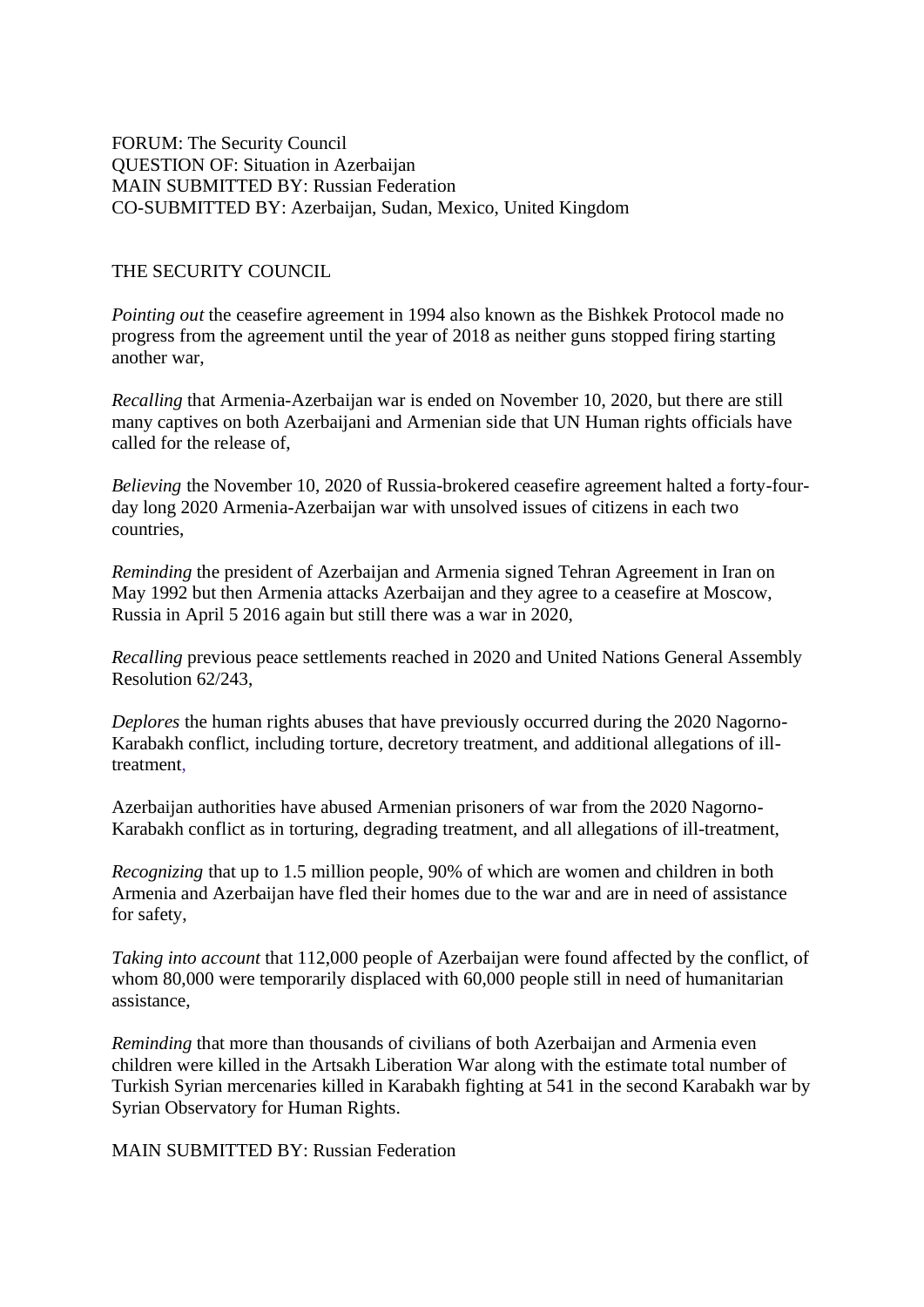- 1. Encourages the Armenia president Levon Ter-Petrosyan, prime minister Nikol Pashinyan and Azerbaijan leader Ilham Aliyev to solve a long-time conflicts by arranging an international tribunal in their boundaries that will achieve diplomatic relations, and broaden their interest in solving their political, territorial issues but not limited to:
	- a. focuses on agendas regarding the stability of the ceasefire agreement based on the failed three ceasefire agreements, prisoners of war, Armenian and Nagorno-Karabakh migration,
	- b. calls upon the international cooperation between states allowing both Armenia and Azerbaijan to mend their previous ceasefire agreement as in the resolution that has been established:
		- i. discussing the environmental and mental conditions of people living in both Nagorno-Karabakh along with the treatment that all ages were getting by consulting Conflict and Environment Observatory, Environmental Advocacy Group, and UNICEF,
		- ii. debating on urging the International Criminal Court (ICC) and European Court of Human Rights to conduct an investigation and a reasonable judgment for Azerbaijan government for the abuse of Armenian prisoners of war,
	- c. urges each president to consider the both "Adjusted timetable of urgent steps to implement Security Council resolutions 822 (1993) and 853 (1993)" of the immediate termination of armed hostilities and military acts from the Zangilan district and the city of Horadiz together with the United Nations General Assembly Resolution 62/243:
		- i. inviting the National Assembly of the Republic of Artsakh, and the European union that have participated in the conflict of 1998 until the participation of ceasefire agreement of 2020,
		- ii. proclaims a meeting with assistance in Commission on Security and Cooperation in Europe (CSCE) Minsk Group meeting with assistance of Russian Federation;

# MAIN SUBMITTED BY: Sudan

- 2. Affirms the increase of international cooperation toward the unlawful strikes in Nagorno-Karabakh from Azerbaijan targeted to the disproportionate attacks on critical infrastructure such as residential areas, electrical substation, along with defense of the liberated territories but not limited to:
	- a. provide temporary refuge toward the Nagorno-Karabakh people together with enhanced security toward the republic of Azerbaijan through security measures and peacekeepers:
		- i. through the supervisors of the United Nations International Emergency Fund (UNICEF) together with the International Rescue Committee to assist in coordinate humanitarian effort,
		- ii. the assistance of both Armenia-Azerbaijan's allies for peacekeeper troops for the Ministry of Defense of the republic of Azerbaijan to be suited in the situation to create temporary refugee camps from the violation of Azerbaijan military forces,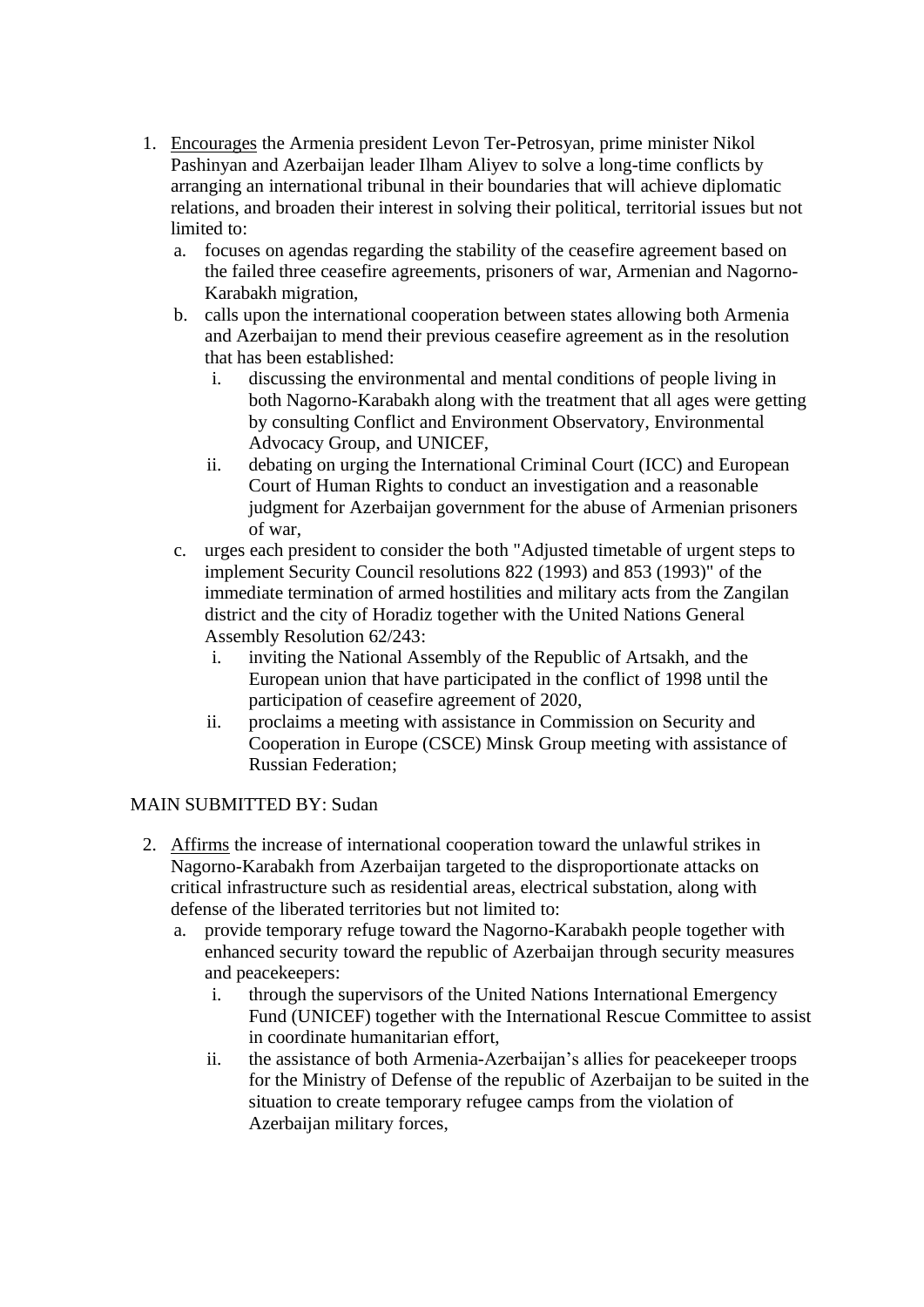- iii. UN Peacekeeping Operations sending peacekeepers to the Azerbaijan border in coordinating actions of border guards related to the settlement of people in Nagorno-Karabakh as a last resort for the conflict,
- b. Furthers the establishment of law enforcement toward Azerbaijan and the political community of Nagorno-Karabakh to systematically respond about strikes toward Armenian ethnicity:
	- i. calling upon the politicians of Azerbaijan government to ensure of protection that local authorities and military soldiers will refrain toward the Nagorno-Karabakh refugee camp for the people who are a refugee,
	- ii. encourages International Criminal Police Organization and the Interpol National Bureau to operate with national police officials for the consolidation of the justice system throughout the nations of South Caucasus to establish a reasonable judgement on criminal cases as in sending the prosecuted to a suitable place such as international prison;

# MAIN SUBMITTED BY: Azerbaijan

- 3. Invites the government of Azerbaijan ensure the ethnic Armenians of Nagorno-Karabakh have a pathway to achieve legal naturalization and citizenship within Azerbaijan alongside the promotion of mutual respect for ethnic and religious differences but not limited to:
	- a. urges the United Nations High Commissioner on Refugees to take a stance of concern regarding the legal status and naturalization process of the ethnic Armenian population of Nagorno-Karabakh,
	- b. encourages the creation of the South Caucus Supreme Court to bring justice to human rights abuses and discrimination on the basis of race or ethnicity with the guidance of the International Convention on the Elimination of Racial Discrimination, and the Universal Declaration of Human Rights,
	- c. emphasizes the need of Human Rights Watch to monitor the border situation for human rights abuses by either country involved in an effort to raise concern over the treatment of prisoners of war and their legal protections;

# MAIN SUBMITTED BY: Russian Federation

- 4. Suggests encouragement of trade in various fields between Azerbaijan and Armenia by expanding their markets to access goods and services that may not have been available domestically making both trades beneficial for each other and establish polices to keep a fair trade between the two countries along with connection of the neighboring lands but not limited to:
	- a. imports each countries' main exports such as metals and diamonds from Armenia and oil and natural gas from Azerbaijan to maximize the benefits of their own economic growth along with the use of topographic advantages for transportation all around:
		- i. establish Free Trade Agreement (FTA) for increasing the rate of exports and imports of each Azerbaijan and Armenia's essentials along with the rise construction of oil pipe line which acts like a major economic agreement that is through the border area, so it can reduce transportation and labor costs,
		- ii. advises the railroad ties of Armenia and Azerbaijan which are the trains of Nakhcivan and Meghri to be restoring transportation as Armenia has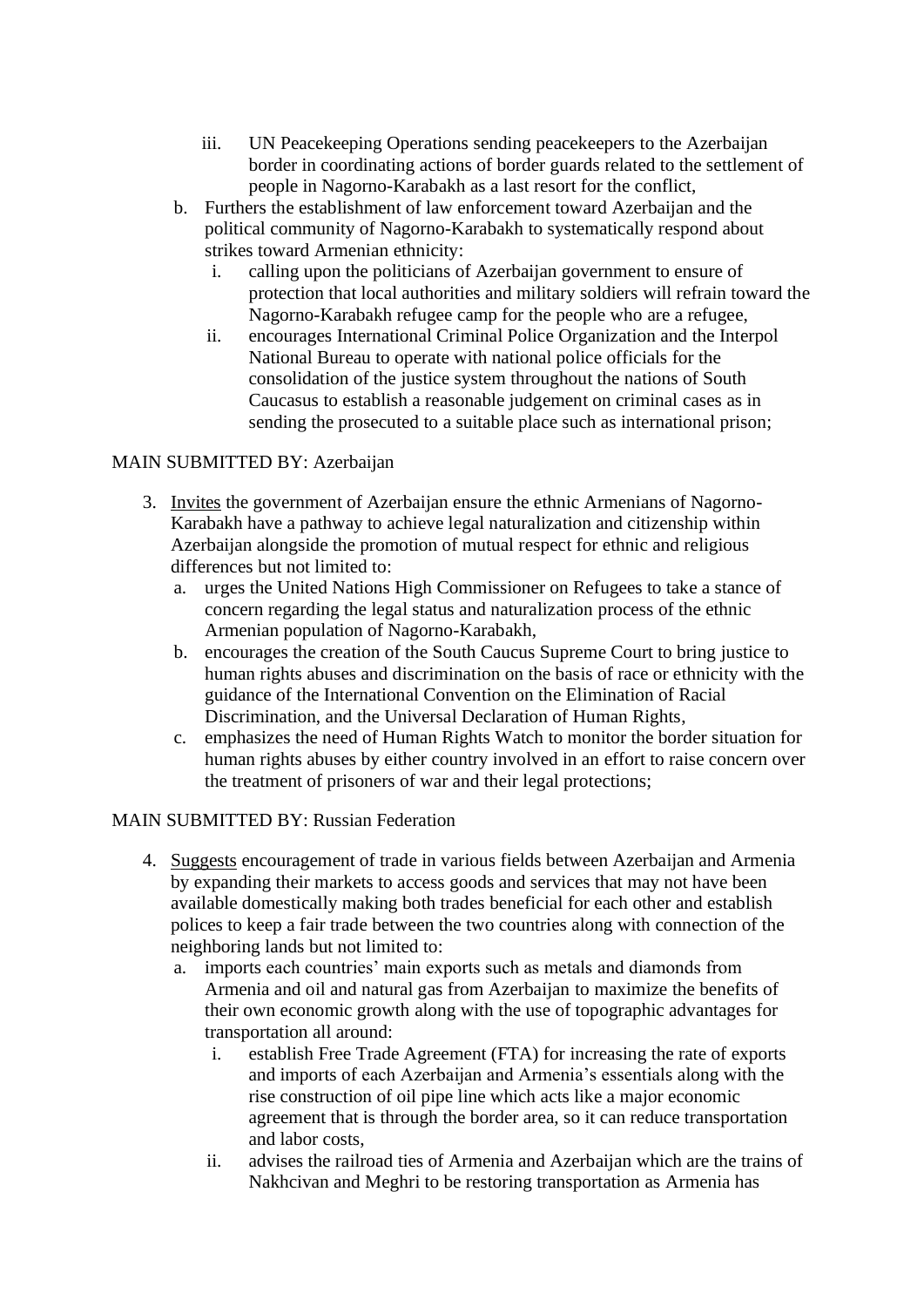decided to commit in "unblocking communications" from past conflicts as rewire all over Caucasus,

- iii. cooperate with Azerbaijan customs and Armenia's National Security Service emerges for another major highway from idea of the unblocked Goris-Kapan road which is open to all types of vehicles and for free movement of citizens,
- b. initiates the use of trade policies including respectfully restrictions between Armenia and Azerbaijan for prevention of the 2021 border conflict of trade accusations of firing at border near the breakaway Nagorno-Karabakh region each declaring an attempted provisional offense of the other border patrol:
	- i. cooperate with global trade organizations such as the World Trade Organization (WTO), General Agreement on Tariffs and Trade (GATT) to make a trade agreement related to taxes with allowing trade through boundaries between each other,
	- ii. get fundamental support from the International Monetary Fund (IMF), the Organization for Economic Cooperation and Development (OECD), and Global Impact Investing Network (GIIN) to promote trade through cooperation and eliminate trade barriers in the process by creating bilateral trade agreement,
	- iii. underlining the International Trade Administration to support the trade commission of Armenia and Azerbaijan considering both geopolitical challenges to sign a customed economic partnership agreement with international donor assistance;

### MAIN SUBMITTED BY: Sudan

- 5. Emphasizing for Azerbaijan and Armenia to reduce the number of military weapons the government has created as in prohibiting both imports and exports of creation, and take into account international organization's solutions in reducing further military tension toward each other and Nagorno-Karabakh:
	- a. pushing for international cooperation pressure both Azerbaijan and Armenia government to inhibit the possibility of production of military weapons such as weapons of mass destruction and ballistic missiles that have used in the past for two's ongoing conflict:
		- i. cooperate with global disarmament like United Nations General Assembly (UNGA) to eliminate the creating of weapons of mass destruction (WMD) and Chemical Weapons Convention (CWC) to prohibit chemical weapons,
		- ii. pressure both government to follow United Nations General Assembly resolution about preventing the proliferation of missiles and related technology including Hague Code of Conduct (HCOC) and the Missile Technology Control Regime (MTCR),
	- b. ordering Ministry of Defense of Armenia and Ministry of Defense of The Republic of Azerbaijan to cooperate with The Loan Repayment Program (LRP) to abrogate used chemical, WMD, cluster missiles which are illegal to use, without civilian or terrorist's interference for safety and security such as to contribute the purpose for educational institutions or museums;

### MAIN SUBMITTED BY: Azerbaijan